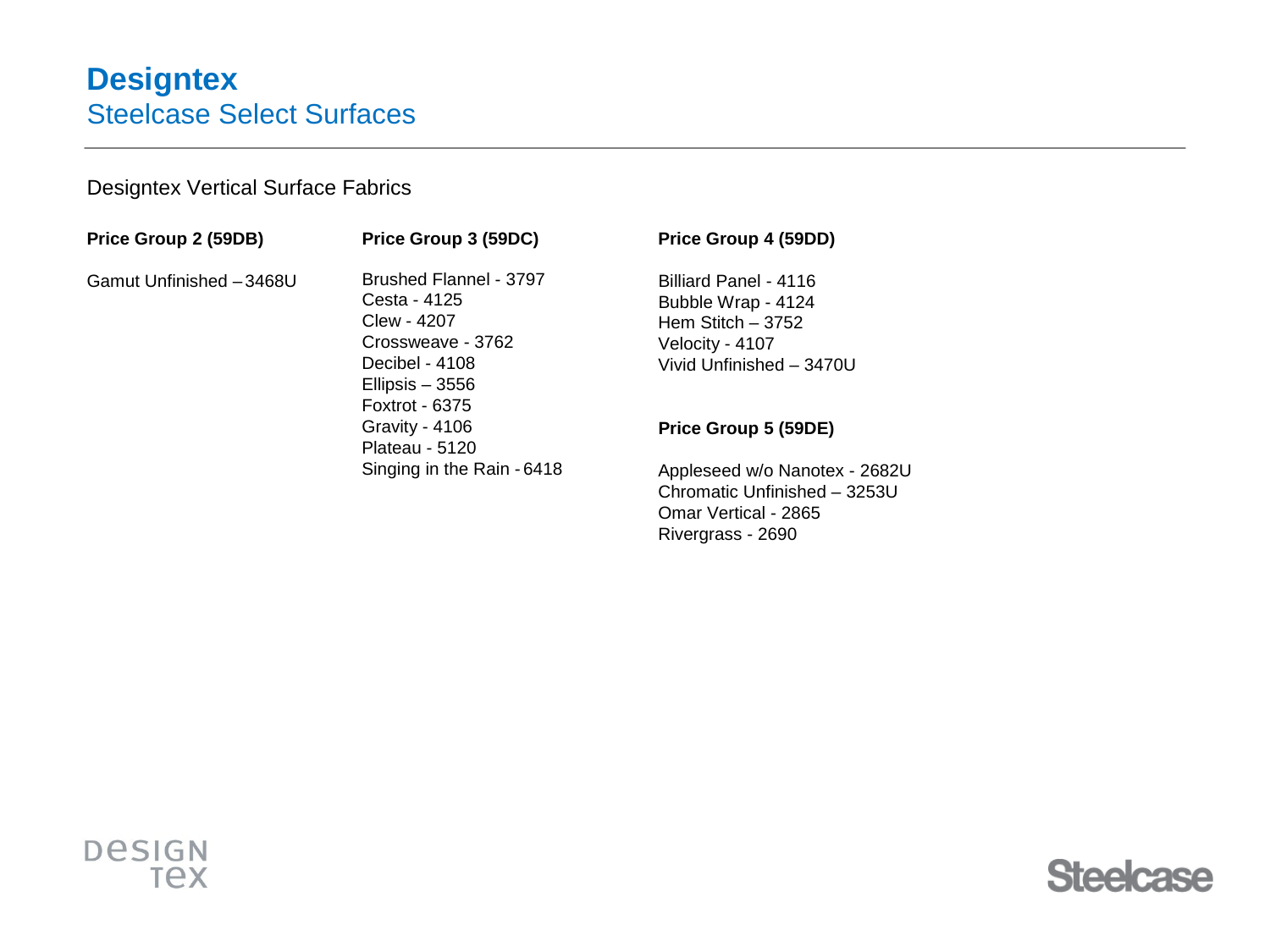#### Designtex Seating Upholstery

### **Price Group 3 (59DC)**

 Brushed Flannel - 3797 Crossweave - 3762 Ellipsis – 3556 Gamut – 3468 Ludington - 3285 Tweed Multi - 3722

#### **Price Group 4 (59DD)**

Billiard Cloth - 3549 Bunta - 3360 Dashing  $-3453$ Hem Stitch – 3752 Leland - 3281 Nonchalant - 3307 Opulent – 3456 Rocket - 2693 Vivid - 3470

# **Price Group 5 (59DE)**

Adler - 3661 Appleseed - 2682 Astrid - 2747 Cascadia - 2733 Chromatic - 3253 Hashtag - 3662 Kabuki - 2794  $Lofty - 3457$ Metta - 2681 Omar Seating - 2865 Rise – 3809 Splendor – 3454 Versed – 3444

#### **Price Group 6 (59DF)**

Acacia - 2843 Aggregate - 3429 Alistair - 2992 Banda – 3227 Bark Cloth - 3746 Beguiled by the Wild - 3495 Big Dot – 3525 Caiman - 3431 Cassava – 2838 Chevron Plush - 3744 Circa - 3419 Delaine - 3249 Dot to Dot - 2691 Draft - 3703 Griglia - 3231 Hexstripe - 3756 Hyphen - 3557 Isotope – 3460 Klange - 2741 Leaves – 3494

#### **Price Group 6 (59DF) cont'd**

Little Dot – 3524 Luster - 3701 Melange – 3492 Microgrid – 3514 Mod - 3713 Motif - 3693 Pivot – 3374 Rough & Ready II – 3326 Seed - 2839 Tack Cloth – 3749 Texture Stripe - 3745 Tiny Herringbone - 3741 Tombolo - 3434 Tumbleweed - 2845  $W - 3446$ Whim - 3691 Woodcut - 3448 Yucca - 3258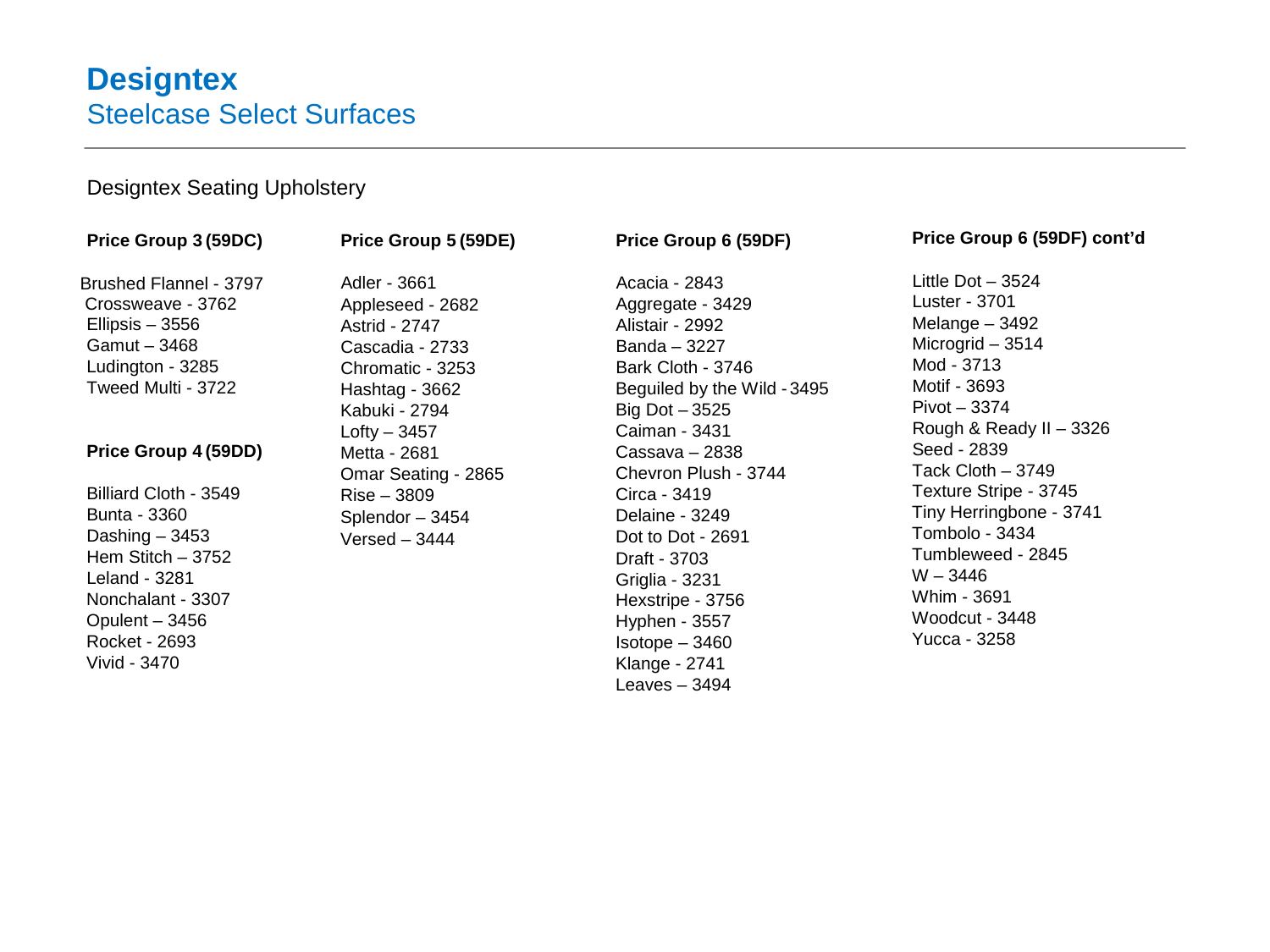DESIGN **TEX** 

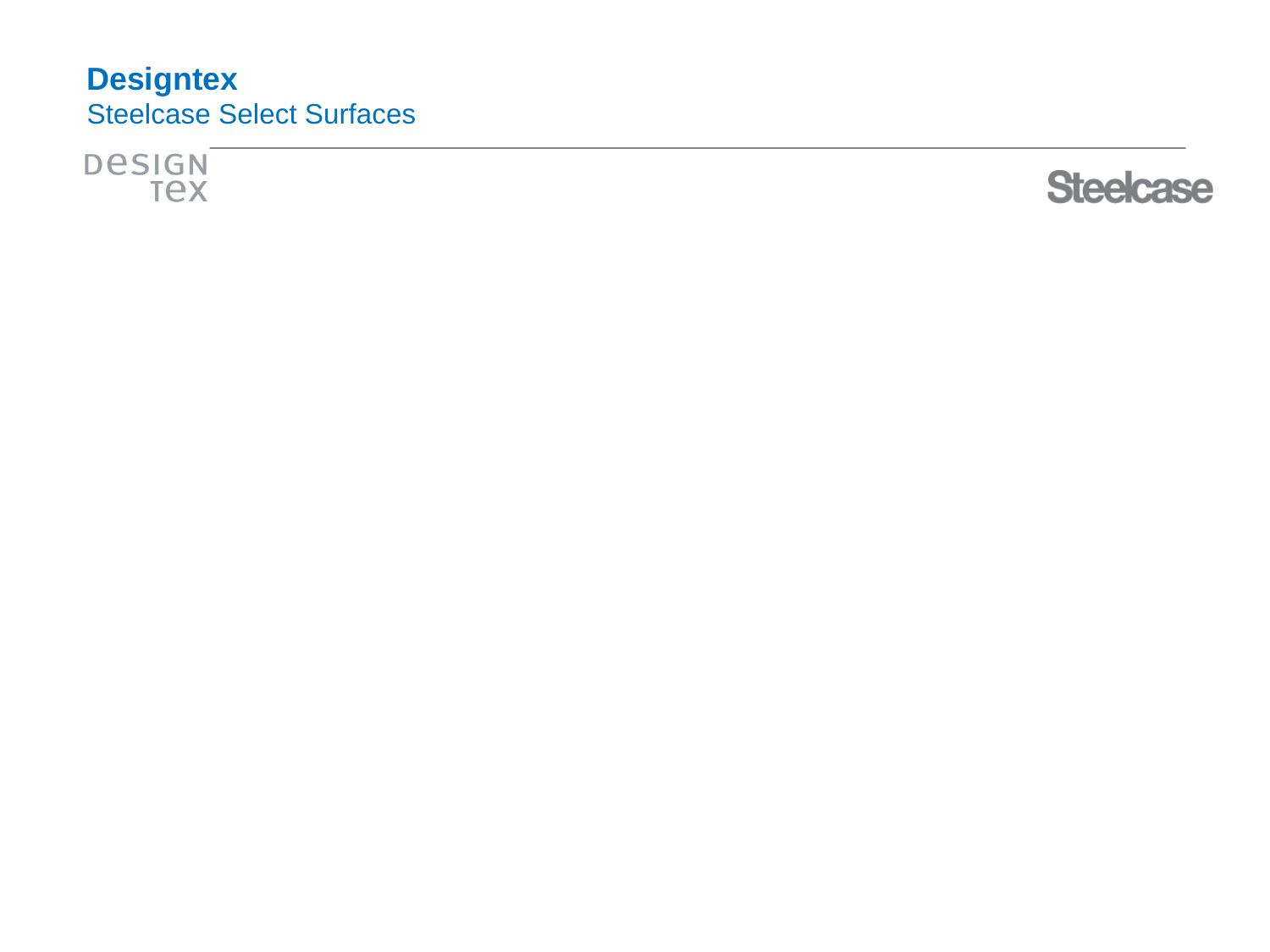#### Designtex Seating Upholstery, cont'd

#### **Price Group 7 (59DG)**

Baratto - 3266 Boucle - 3659 Converge - 2873 Crosshatch w/ Knit Backing-3608 Cut & Paste - 3449 Dart – 3569 Faux Sure w/ Knit Backing - 3351 Flux - 3239 Friendly Faux w/ Knit Backing - 3312 Heather - 3473 Inertia - 3235 Interlock – 3506 Jaunt - 3568 Lattice – 3678 Mingle – 3491 Oscillate – 3238 Plaid - 3782

**DESIGN** 

Tex

Pop Art – 3466 Quintessence - 3347 Razor Stripe - 2857 Starburst – 3748 Transport - 3474

**Price Group 7 (59DG) cont'd**

#### **Price Group 8 (59DH)**

Circumference - 2884 Concept – 3464 Cross Court – 3502 Hatchmark – 3761 Loop to Loop – 3467 Nexus - 3236

#### **Price Group 8 (59DH) cont'd**

Pigment - 2711 Plex w/ Knit Backing - 3833 Rotary – 3497 Rothesay w/ Backing – 3442U Samba - 2654 Samba Otra Vez - 2885 Segment – 3783 Titanium - 2842 Top Spin – 3501 Volley - 3498

#### **Price Group 9 (59DJ)**

Variant – 3377

**Price Group 10 (59DK)**

Dichotomy – 3376 Gramercy - 2599 Lolland - 3263 Migration w/ Knit Backing - 3373 Tesselate – 3379 Tumble Stones w/ Knit Backing – 3371

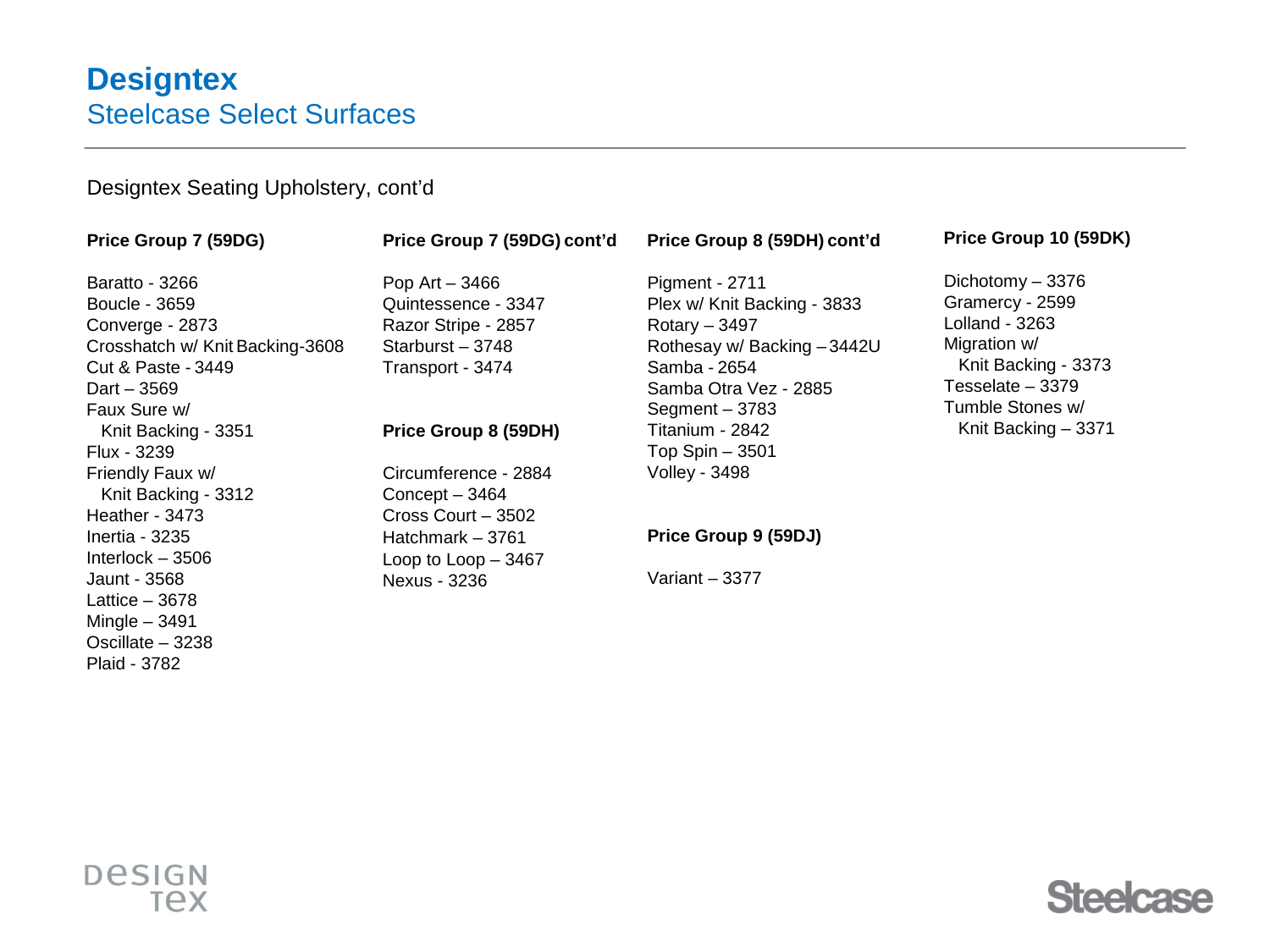# **Gabriel** Steelcase Select Surfaces

### Gabriel Seating Upholstery

| Price Group 4 (59DD)                                                                                     | Price Group 7 (59DG)    |
|----------------------------------------------------------------------------------------------------------|-------------------------|
| $Step - 2440$<br>Step Melange $-2441$ and $2442$                                                         | Luna 2 – 2393           |
|                                                                                                          | Price Group 9 (59DJ)    |
| Price Group 5 (59DE)<br>Breeze – 2422<br>Fame - 2409<br>Grace $-8905$<br>Leaf $-2421$<br>Moment $-$ 8904 | Luna Fleur 2 - 10432493 |

### **Price Group 6 (59DF)**

Mira – 2385 Mood – 2425 Novo 2 - 2184



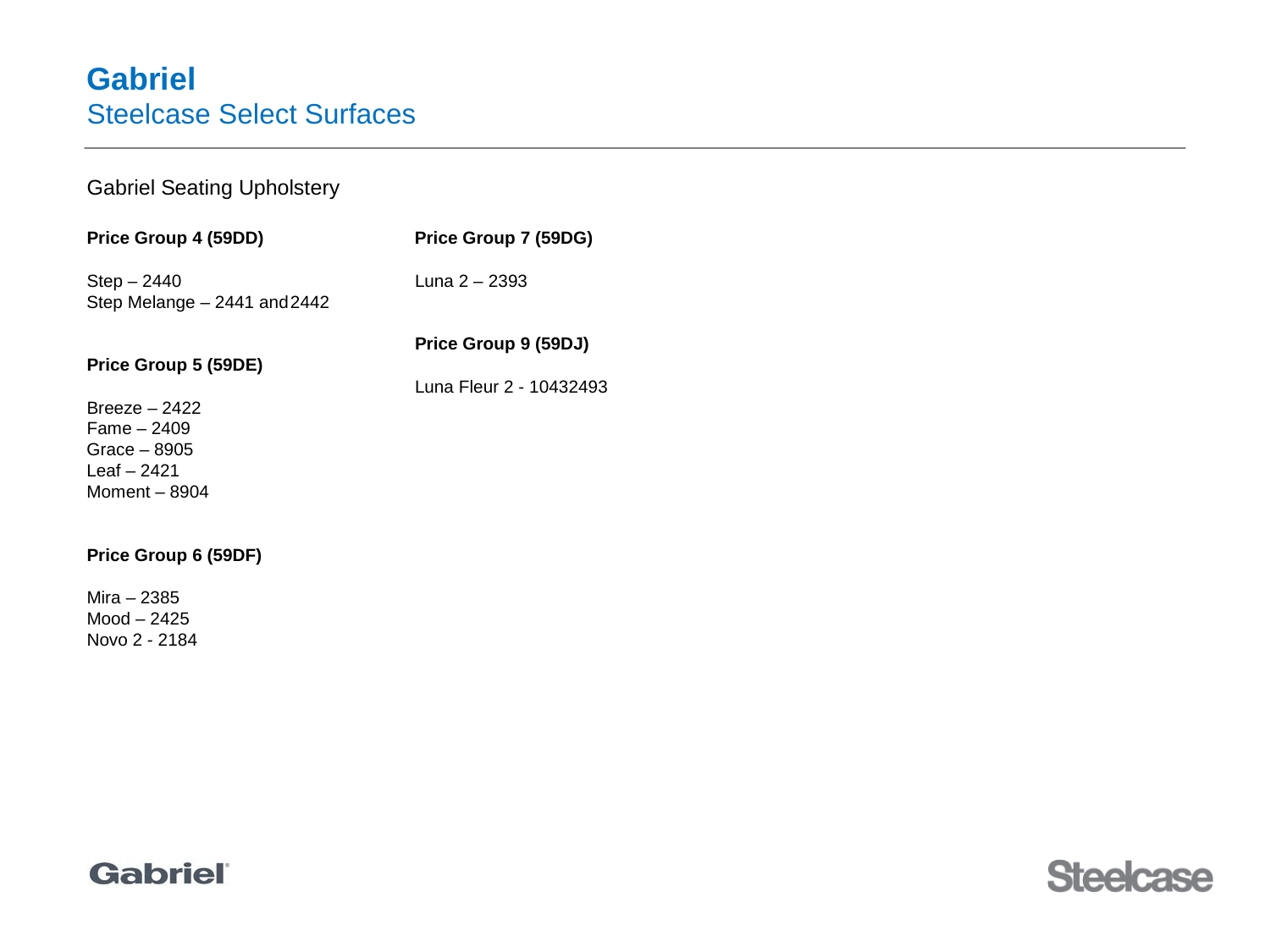# **Kvadrat** Steelcase Select Surfaces

### Kvadrat Seating Upholstery

| Price Group 7 (59DG)                                          | Price Group 10 (59DK) | . וטעטט ווטגע.<br>The following patterns were formerly<br>available through Maharam Select |
|---------------------------------------------------------------|-----------------------|--------------------------------------------------------------------------------------------|
| Canvas - 1221<br>Remix* - 2968                                | Coda 2 - 1005         | Surfaces but are now available directly<br>from Kvadrat.<br>- Divina<br>- Divina MD        |
| Price Group 8 (59DH)                                          |                       | Divina Melange<br>۰.<br>Hallingdal<br>$\sim$<br>- Highfield                                |
| Divina $-1200$<br>Divina $MD - 1219$<br>Divina Melange - 1213 |                       | - Outback<br>- Remix*<br>- Steelcut Trio*                                                  |
| Steelcut Trio* - 2965<br>Tokyo - 8549                         |                       |                                                                                            |

Please note:

#### **Price Group 9 (59DJ)**

Hallingdal – 1000 Highfield – 5299 Outback - 2979

\* Remix and Steelcut Trio are standard Steelcase patterns. Colors not offered in the Steelcase standard colorway are available through Select Surfaces.